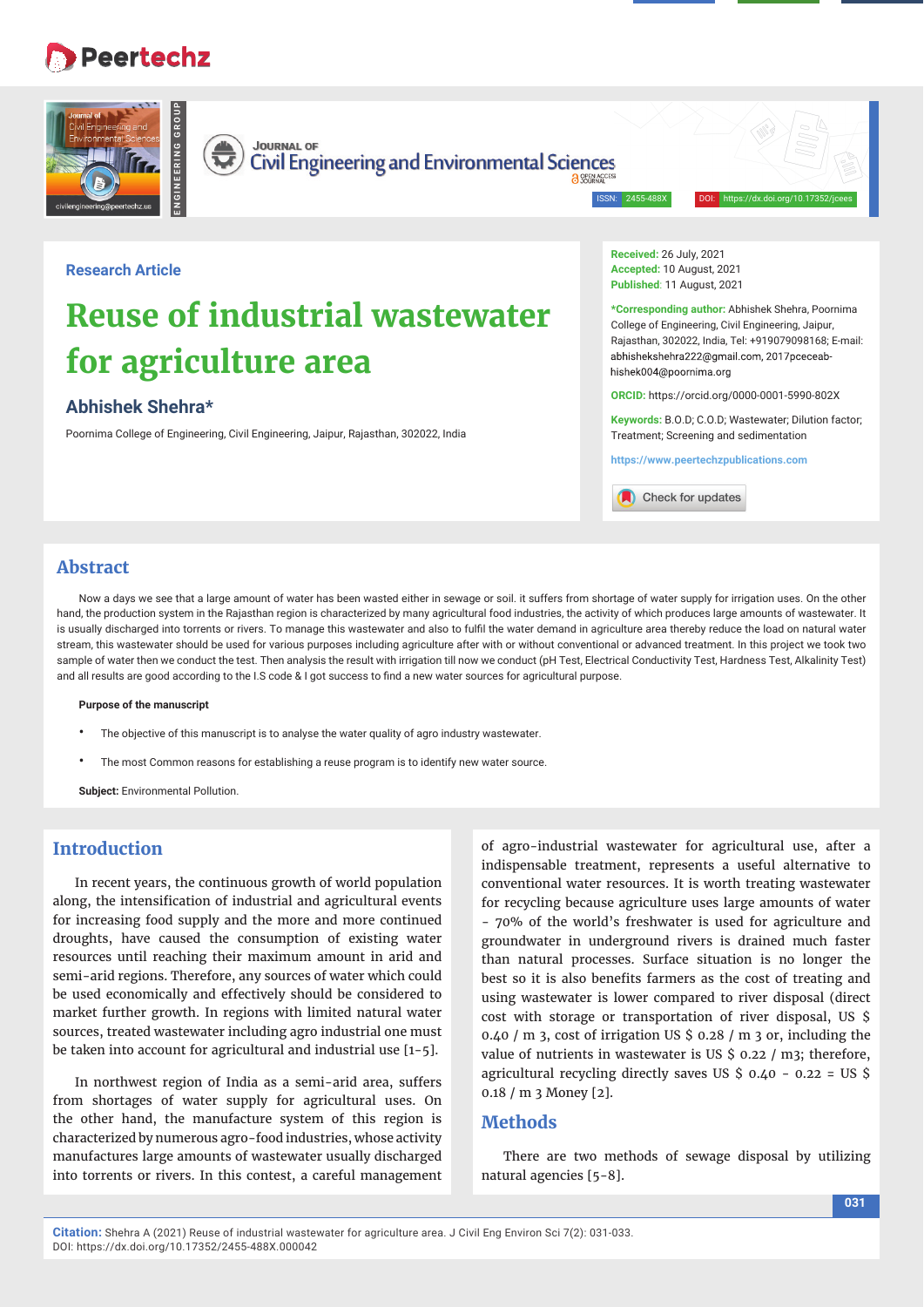

### **Step-1 : collection of sample**

Wastewater sample is collected from the agro industry.

#### **Step-2 : treatment of wastewater**

The "Jaipur City" produces on average about 20 MLD of wastewater, which is mainly composed of process water (Fruit processing and cleaning), water from the bottles and washing line. The operation of wastewater treatment plant, in the following steps: primary treatment (screening, oil removal, equalization and pH adjustment); secondary treatment - SW - (activated sludge process - anoxic plus aerobic phases and chemically assisted secondary sedimentation); tertiary treatment (sand filtration, membrane ultrafiltration.

## **Step-3 : Materials procurement for test**

Sodium carbonate, Standard Sulphuric acid, Phenolphthalein and Methyl orange indicator, Methyl red, EDTA) and apparatus (ph meter, electrical conductivity apparatus) ,Burette, pipette, Conical flask, Beakers, Burette stand and Clamp to conduct test.

#### **Step-4 : Test performed**

- 1. pH Test
- 2. Electrical Conductivity for known salt concentration.
- 3. Hardness test
- 4. Alkalinity of water
- 5. Chloride Concertation
- 6. S.A.R
- 7. Boron Concertation.

# **Step-5 : Analysis**

- $\triangleright$  Compare the results with the Indian standard code IS 11624 (1986) to check treated wastewater's properties.
- $\triangleright$  Check water quality is pass or fail for irrigation if the treated wastewater can't fill the criteria for irrigation, then check the other area for used the water.

# **Results and discussion**

According to chart the ph value of un -treated sample is 6.23 then we get 7.23 value of treated water, so it is good for plant because soil ph regulates the availability of plant nutrients by regulating the chemical composition of various nutrients and also influencing their chemical activity Table 1.

We get 750 micromhos/cm electrical conductivity of sample and it is good for plant because the water has low salinity and low salinity good for production in crops.

- $\triangleright$  According to the result the total alkalinity (CaCO3) of Sample is 12 but the according to the research it is ideal for irrigation.
- $\geq$  According to the result quality (5me L-1) of water is good for irrigation so plants will be good in growth.
- $\triangleright$  According to the result quantity of chloride is 7 me/L so this type water is good for all crops.
- $\triangleright$  When sodium value is good then it is involved in electrical neutralization of inorganic and organic anions and macromolecules, pH homeostasis, control of membranefelectrical potential, and the regulation of cell osmotic pressure.

#### **Water replace data**

According to our survey we found that about 5MLD wastewater (Agro industry) is going in river or Channel. This is a golden opportunity for save water. According to paper we got that total 500 mm of water is required for kharif crops (4 TIMES) and 250 mm of water is required for rabi crops so we can easily replace 60 % water amount from fresh water in rabi crops and 40 % in kharif crops. From this way we can easily remove load from fresh supply.

 $\triangleright$  Through this investigation, our test proved helpful even though they were done on a small scale. If we adopted this process, then it will drastically reduce the water stress by replacing the wastewater with row water.

| Table 1: Water quality with standards. |                                |                               |
|----------------------------------------|--------------------------------|-------------------------------|
| <b>Test Name</b>                       | <b>Result Before Treatment</b> | <b>Result After Treatment</b> |
| pH Test                                | 6.23                           | 7.23                          |
| <b>Electrical Conductivity</b>         | 1970 micromhos/cm              | 750 micromhos/cm              |
| Hardness test                          | $166$ mg/l                     | 81 <sub>mq</sub> /I           |
| Alkalinity of water                    | 10 mg/l & 2mg/l                | 0                             |
| <b>Chloride Concertation</b>           | 7                              | 5                             |
| S.A.R                                  | 10.33                          | 7                             |
| <b>Boron Concertation</b>              | 3                              | .45                           |

# **References**

1. Al-Jasser AO (2011) Saudi wastewater reuse standards for agricultural irrigation: Riyadh treatment plants effluent compliance. Journal of King Saud University – Engineering Sciences 23: 1–8. **Link:** https://bit.ly/2VChb1D

**Citation:** Shehra A (2021) Reuse of industrial wastewater for agriculture area. J Civil Eng Environ Sci 7(2): 031-033. DOI: https://dx.doi.org/10.17352/2455-488X.000042

**032**